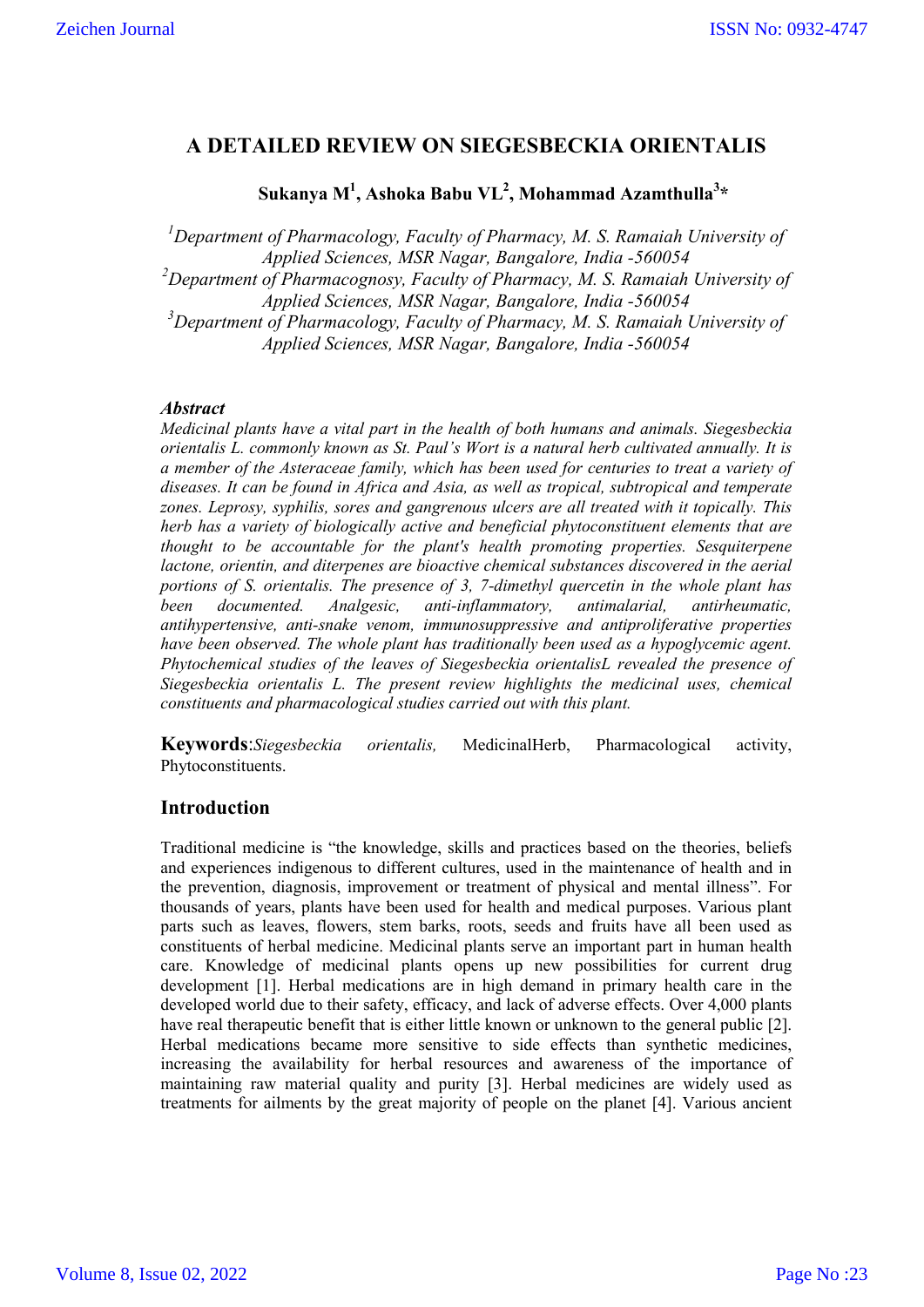cultures recognised the therapeutic qualities of many botanical medicines. In this article, detailed review of this plant *Siegesbeckia orientalis* has been discussed.

# **Scientific Classification [5]**

- Kingdom: Plantae
- Sub-Kingdom: Tracheophytes
- Super division: Angiosperms
- Division: Eudicots
- Class: Asterids
- Order: Asterales
- Family: Asteraceae
- Genus: Sigesbeckia
- Species: S. orientalis

**Common name [5]**: St. Paul's Wort, Eastern St. Paul's-wor, holy herb, Indian weed, sticky weed

**Synonyms [6]:** *Siegesbeckia orientalis, Minyranthes Heterophylla* 

### **Vernacular names [6, 7, 8]:**

Kannada: antu huvinagida Tamil: kadambu katampam Telugu: kadambu, katampam Guajarati: pilibadkadi Garhwali: Lichkura Bihar: Latlatia, marangkalmegh Assam: Gawal bahalgani, soh-barthud-lib Biological type: Annual

## **Botanicaldescription [8, 9]**

*Siegesbeckia orientalis* is an Asteraceae medicinal plant. It's also known as "St Paul's wort."The plant is a huge annual herb that grows to a height of 0.6 - 1.2 metres.Stem is tall and stiff, with horizontal and dichotomously branching branches below and above; stem and branches are purple-tinged, terete, and pubescent. Leaves are opposite, about 2.5–11 cm length and 1.5–7cm width, acute or acuminate, triangular ovate intensely & irregularly toothed (uppermost leaves much smaller and nearly entire) finely pubescent on both surfaces, cuneate base, 3 nerved, leaf stalk winged. Flowers are yellow, those of the ray red beneath. Involucre bracts in the two rows, very dissimilar; the outer exceeding 1.3 cm long, linear spathulate or clavate, horizontally spreading with recurved margins, the upper surface covered with large viscous glandular hairs; the 5 inner bracts short, boat shaped, obtuse, glandular-hairy on the back, each bract enclosing one of the ray-flowers.Ray flowers are generally five, ligulate, with recurved ligules and a three-toothed tip. Achenes are glabrous, slightly rough, and black, and are contained in a boat-shaped bract.

## **Microscopy [8, 9]**

The stem with many narrow ridges and furrows has more or less circular shape. Pericyclic sclerenchymatous cells in clusters are found below the collenchyma in the ridge portion.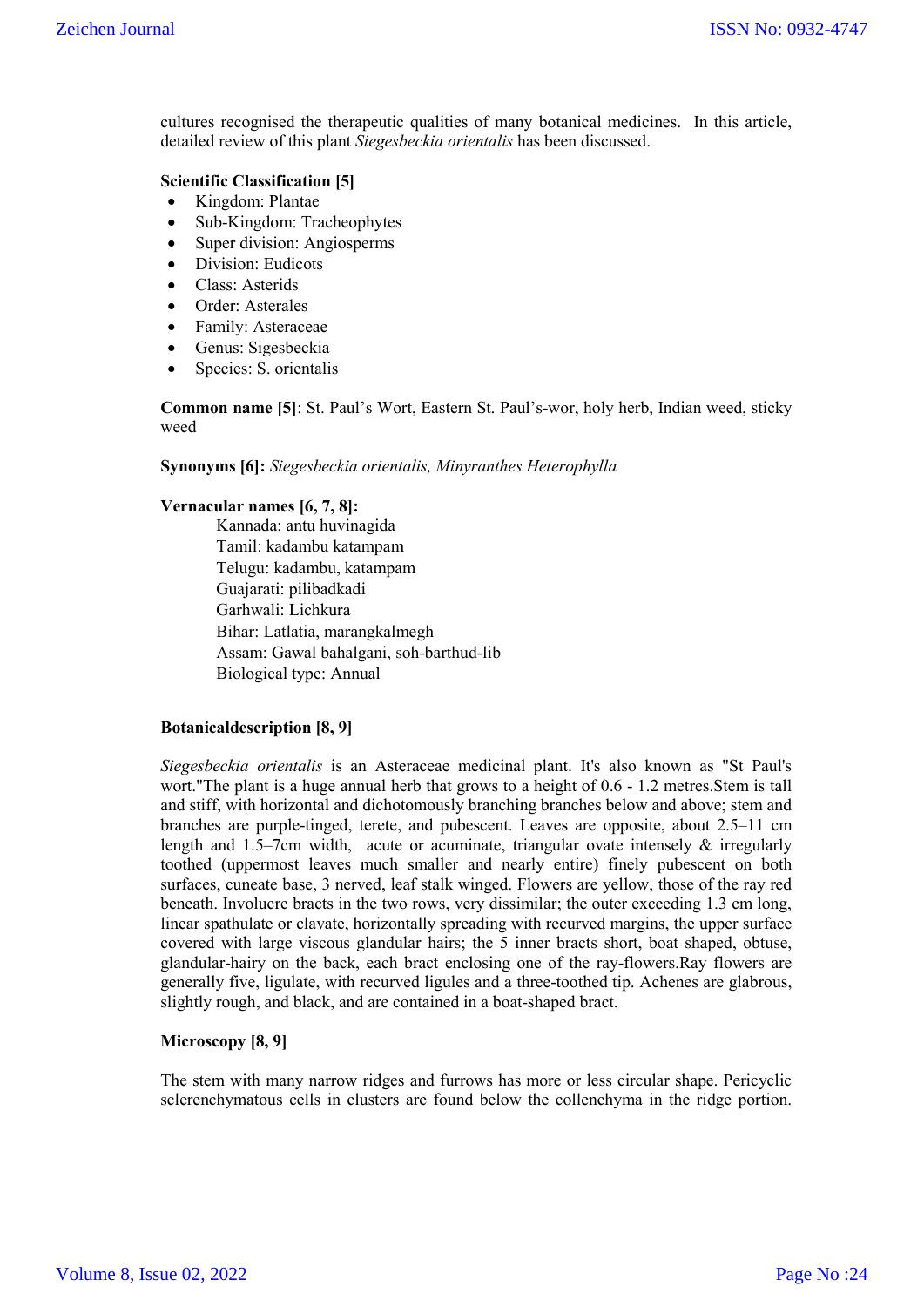Under the ridges, secondary xylem grows at a faster rate. Pith is a hollow.Pith is absent from the root, which has a broad secondary xylem and 2-3 seriate medullary rays.Simple conical trichomes with gland cells on both epidermises, leaf with protuberated midrib and smooth lamina, anomocytic stomata on lower epidermis. In the centre region of the lamina, there are conjoint, collateral vascular bundles at regular intervals. Petiole has one large central vascular bundle and two smaller lateral vascular bundles.

# **Cultivation [8]**

*Siegesbeckia orientalis* is found wild from the warm temperate to the tropical zone, growing best where the temperature is within the range  $10-27^{\circ}$ C during the growing season. It is not usually found in drier areas.It can be cultivated on both heavy and sandy soils, preferring moist, fertile but well drained conditions and a sunny position. The plant has spread as a weed and is considered to be invasive in several areas, including several of the pacific islands. The plant has an unpleasant aroma. The plant is said to smell like a pig and have an acrid, bitter taste. Under favourable growing conditions two life cycles of *Siegesbeckia orientalis* can be grown in the same year. The plant can flower throughout the year in warm climates, but has its peak during the rainy season. Proliferation of the flowers can occur under humid conditions [6].

### **Traditional Medicinal Use**

The whole plant is febrifuge, cardiac, anodyne, salve, and stimulates blood circulation [10]. The juice and tincture of the plant is used externally in the treatment of ringworm, other parasitic infections and as a protective cover for wounds. It is also used topically for the treatment of syphilis, leprosy, gangrenous ulcers and sores [11, 12].

In Europe, a mixture of equal parts of the tincture and glycerin is used externally, as antifungal agent. A paste of the plant is applied to wounds between the toes that have been caused by prolonged walking barefoot in muddy water [13].

A decoction of the plant is also used in the treatment of rheumatoid arthritis, pains and aches in the legs and sides, hemiplegia, sciatica, weeping dermatitis and mastitis, traumatic bleeding [14]. A paste of the root is used in the treatment of indigestion. The juice of the root is applied to wounds. The aerial parts of *Siegesbeckia* have been used as the traditional Chinese medicine in the treatment of rheumatic arthritis, hypertension, malaria, neurasthenia, and snakebite [15].

In Philippines the decocted leaves are used as an alternative and, applied in the form of a lotion, as a vulnerary. In Tahiti the plant enters into the preparation of every cure for wounds, sprains, dislocations, and contusions. It is also used to induce menstruation [16].

Anti-adipogenic, osteoblastogenic, and anti-photoaging properties have been found in *S. orientalis*. The ethyl acetate extract of *S. orientalis* may prevent human cervical cancer HeLa cells from proliferating. Its ethanol extract has been shown to inhibit the growth and spread of endometrial cancer cells [17].

#### **Chemical constituents [18, 19, 20]**

## **Sesquiterpenoid**

- $\triangleright$  Orientalide
- Orientalide 4a
- > Orientalide 1b
- $\triangleright$  Germacranolide
- $\triangleright$  Melampolide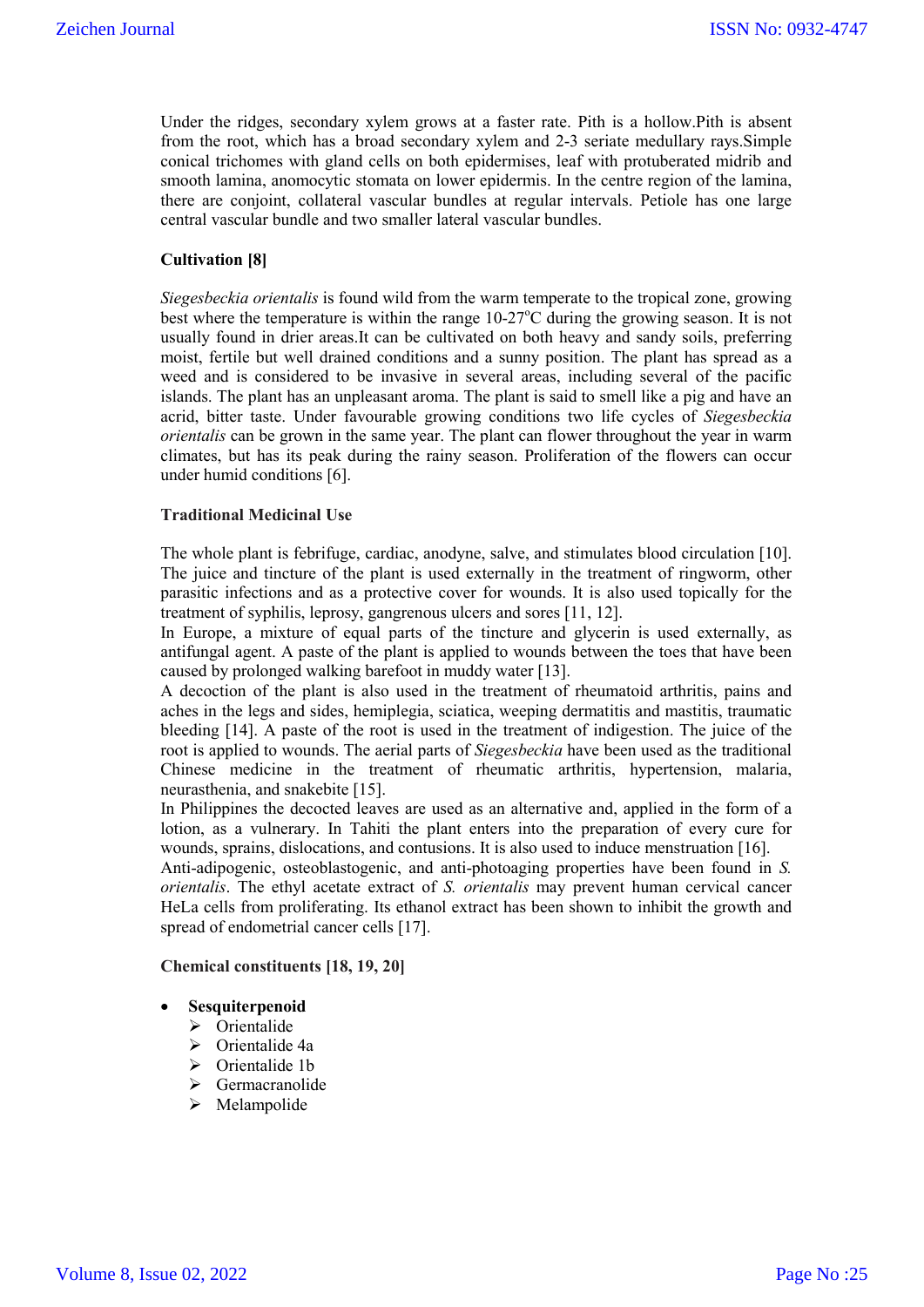- 8β- Isobutyryloxy-14-al-costunolide
- $9α,15-Dihydroxy-8β-isobutyryloxy-14-oxo-melampolide$
- 8β-Isobutyryloxy-1β,10αepoxycostunolide
- 9β-Hydroxy-8β-isobutyryloxy-1β,10αepoxycostunolide
- 8β,9β-Dihydroxy-1β,10α-epoxy-11β,13-dihydrocostunolide
- 14-Hydroxy-8β-isobutyryloxy-1β, 10αepoxycostunolide
- 9β-Hydroxy-8β-isobutyryloxycostunolide
- 14-Hydroxy-8β-isobutyryloxycostunolide
- 9β,14-Dihydroxy-8βisobutyryloxycostunolide
- 9β-Hydroxy-8βmethacrcryloyloxycostunolide
- 15-Hydroxy-8β-isobutyryloxy-14-oxomelampolide
- $\triangleright$  Orientin
- $\triangleright$  Siegenolides A
- $\triangleright$  Siegenolides B

# **Pimarenoids**

- $\triangleright$  Ent-2β,15,16-trihydroxy-pimar-8(14)-ene
- $\triangleright$  Ent-15,16-dihydroxy-2-oxo-pimar-8(14)- ene
- $\triangleright$  Ent-15,16,18-trihydroxy-2-oxo-pimar-8 (14)-ene
- $\triangleright$  Orientalin A
- $\triangleright$  Orientalin B
- Ent-2α,15,16,19-tetrahydroxypimar-8 (14)-ene
- Ent-2-oxo-15,16-dihydroxypimar-8(14)- en-16-O-β-glucopyranoside<br>
Ent-2-oxo-15,16,19-trihydroxypimar-8(14)-ene
- Ent-2-oxo-15,16,19-trihydroxypimar-8 (14)-ene<br>
Ent-2-oxo-38.15.16-trihydroxypimar-8 (14)-en-3
- Ent-2-oxo-3β,15,16-trihydroxypimar-8 (14)-en-3-O-β-glucopyranoside
- Ent-2β,15,16,19-tetrahydroxypimar-8 (14)-en-19-O-β-glucopyranoside
- $\triangleright$  Ent-15-oxo-2β,16,19-trihydroxypimar-8 (14)-ene
- Ent-12α,16-epoxy-2β,15α,19- trihydroxypimar-8(14)-ene
- $\triangleright$  Ent-12α,16-epoxy-2β,15α,19- trihydroxypimar-8-ene
- > Hythiemoside B
- $\geq$  7β-Hydroxydarutigenol<br>  $\geq$  9β-Hydroxydarutigenol
- 9β-Hydroxydarutigenol
- $\geq 16$ -O-Acetyldarutigenol
- $\geq$  15,16-Di-O-acetyldarutoside
- > 16-O-Acetyldarutoside
- Ent-14β,16-epoxy-8-pimar-ene2α,15α,19-triol
- Ent-14β,16-epoxy-8-pimar-ene-3β,15αdiol

# **Kaurenoids**

- > Siegesesteric acid
- $\triangleright$  Siegesetheric acid

# **Chain diterpenoids**

- 19-Acetoxy-12-oxo-10,11- dihydrogeranylnerol
- 19-Acetoxy-15-hydroxy-12-oxo-13,14Edehydro-10,11,14,15 tetrahydrogeranylnerol
- $\geq 19$ -Acetoxy-15-hydroperoxy-12-oxo13,14E-dehydro-10,11,14,15tetrahydrogeranyln-erol
- **Flavonoids**
	- $\geq 3,7$ -Dimethylquercetin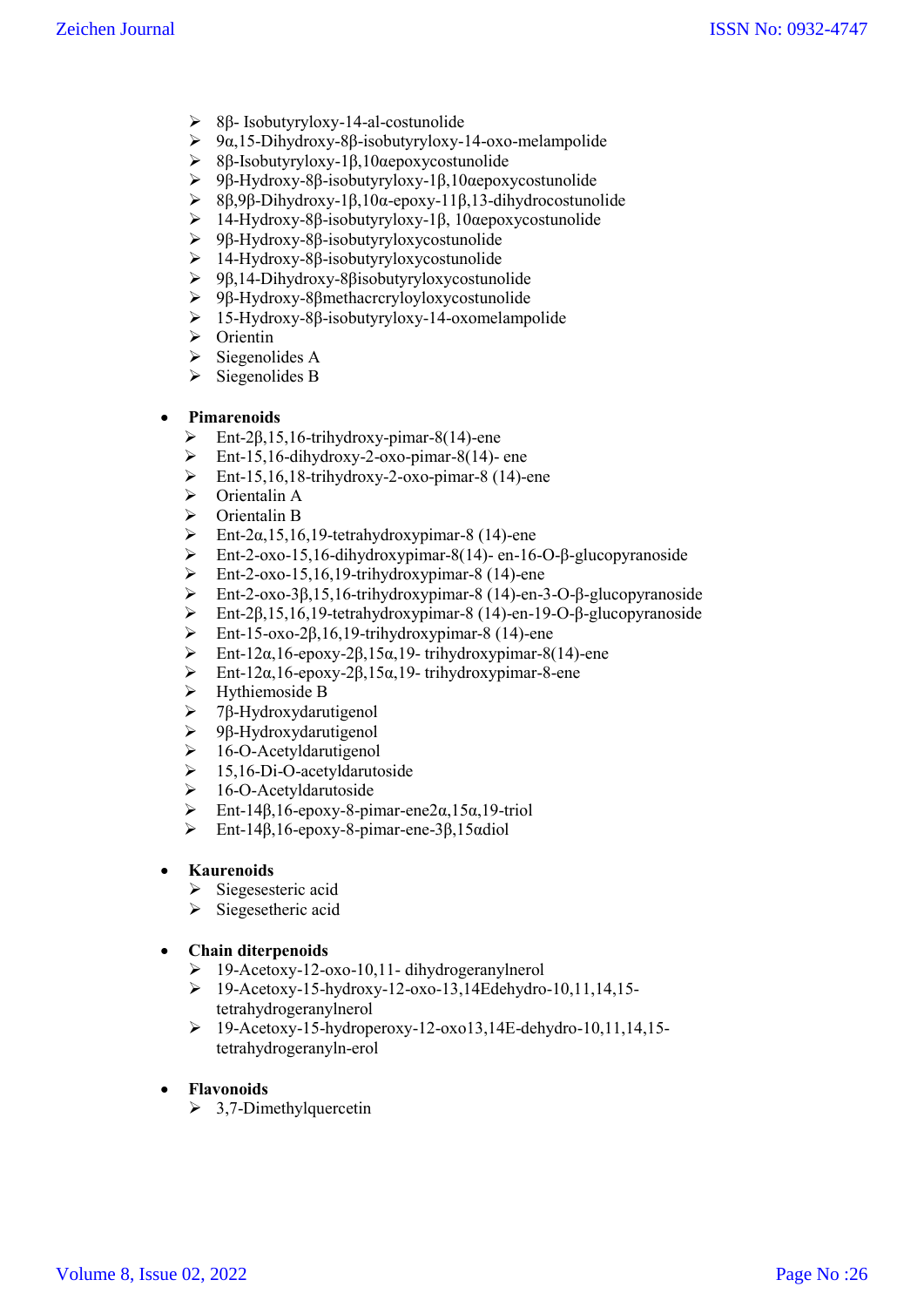# **Other components**

Heneicosanol

## **Phytochemical screening of** *Siegesbeckia Orientalis* **[10, 11]**

Phytochemical screening of *Siegesbeckia Orientalis*leaves possess high content of saponins, alkaloids and flavonoids, oxalates, tannins, phytates and phenols. The leaf contains a significant amount of vitamin A, indicating that it is critical for mammalian eye development. Its consumption has the potential to affect the transcription of a wide range of genes. Similarly, the presence of vitamin C in the plant extract suggests that, when used, the extract could act as an antioxidant by donating electrons to various anti-oxidative enzymatic and non-enzymatic reactions, reducing the effects of free radicals.

#### **Physicochemical propertiesof** *Siegesbeckia Orientalis* **[11]**

The moisture content, crude lipid content, crude fiber content, protein content, carbohydrate content of the extracts was determined. The total ash, acid insoluble ash was also determinedby standard procedure.

#### **Pharmacological actions**

#### **Anti-inflammatory activity [21]**

Anti-inflammatory efficacy in rats was assessed by complete Freund's adjuvant (CFA) induced chronic inflammation, carrageenan-induced acute inflammation and the formalin test. As a positive control, piroxicam gel was used. 4 hours after carrageenan injection, the piroxicam gel was used to compare the anti-inflammatory effect of the kirenol 0.4 to 0.5 percent w/w.

#### **Analgesic activity [21]**

The goal of the study was to examine the topical analgesic effects of the compound derived from *Siegesbeckia orientalis* in order to support its traditional use. Kirenol was extracted from a *Siegesbeckia orientalis* EtOH extract. The analgesic properties of many topical preparations containing kirenol were examined in rats. Carrageenan-induced acute inflammation in rats, CFA (complete Freund's adjuvant) induced chronic inflammation in rats, and a formalin test in rats were used to investigate the effects. As a positive control, methyl salicylate ointment was investigated. In the late phase, analgesic effect of topical preparations containing greater than 0.4 percent w/w was detected.

#### **Anti-allergic activity [22]**

The effect of S. orientalis on IgE production was investigated in this study. The plasma levels of IgE generated by antigens were decreased by S. orientalis. S.orientalis reduced IL-4-dependent IgE production in whole spleen cells treated with lipopolysaccharide (LPS). S.orientalis reduced the generation of IgE triggered by LPS plus IL-4 in U266B1 human IgE-bearing B cells.

#### **Immunosuppressive activity [23]**

The immunosuppressive action of the EtOH extract of *S. orientalis* on immunological reactions in mice was examined in vitro and in vivo*. S. orientalis* inhibited splenocyte proliferation driven by lipopolysaccharide (LPS) and concanavalin A (Con A) in vitro in a concentration dependent manner. ICR On days 0 and 14, mice were inoculated subcutaneously with ovalbumin (OVA). In OVA-immunized mice, *S. orientalis* considerably inhibited LPS, Con A and OVA-induced splenocyte proliferation in a dose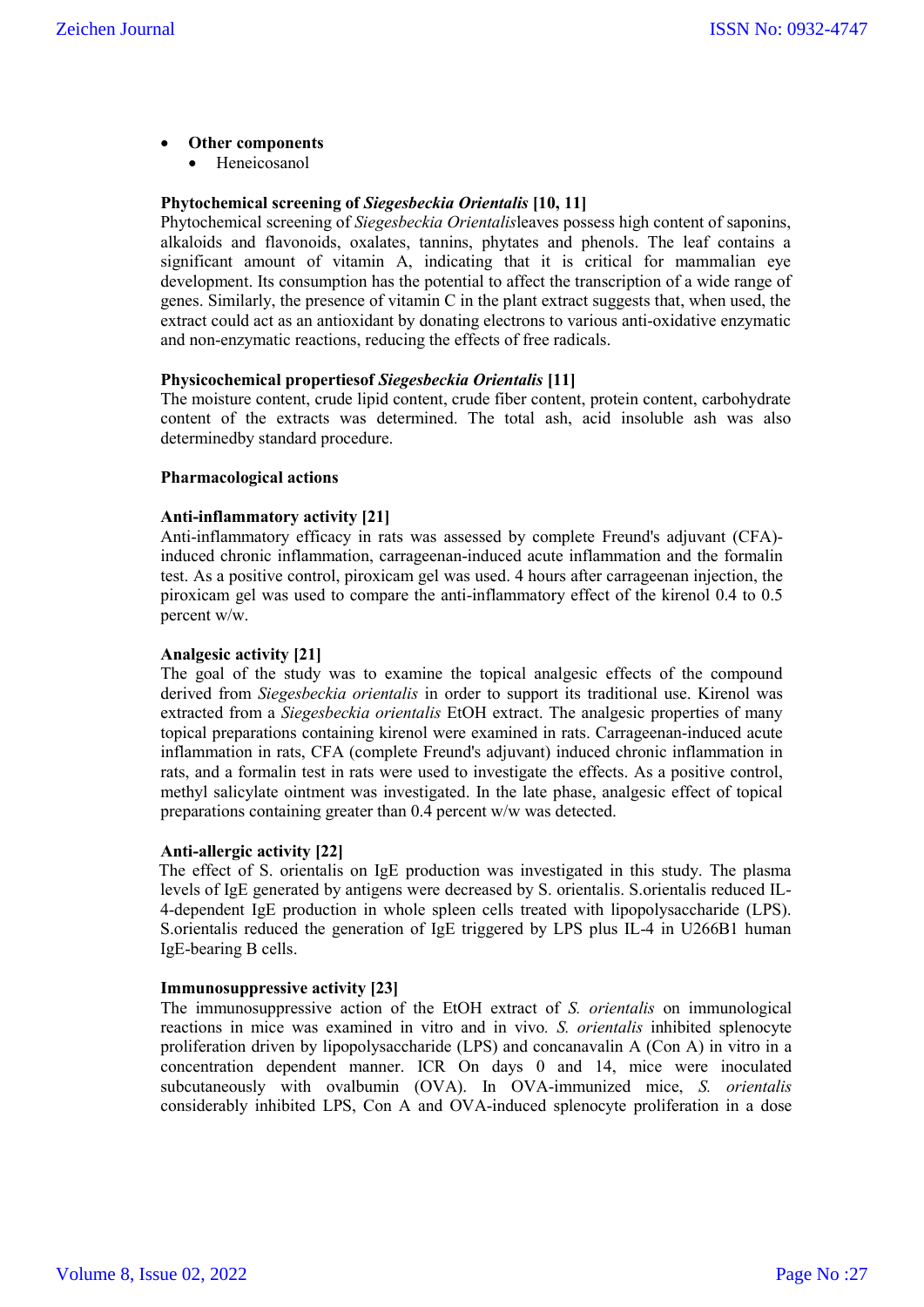dependent manner.

#### **Anti hyperuricemic activity [24]**

The aerial component of *S. orientalis* was collected in Vietnam's hilly region. The plant components were used to make the crude ethanol extract and its Butanol fraction. The anti-hyperuricemic properties of the crude ethanol extract and Butanol fraction were investigated in vivo by using oxonate-induced hyperuricemia rats model, with serum uric acid levels and inhibitory effects on xanthine oxidase (XO) in the rat liver being measured. A uricase inhibitor, Potassium oxonate was used to cause hyperuricemia in rats.The BuOH fraction was discovered to be the important active component of the *S. orientalis* CEE, which has anti-hyperuricemic action. In vivo investigations on this fraction revealed a reduction of 31.4 percent in serum uric acid levels and a 32.7 percent inhibition of xanthine oxidase (XO).

### **Neuroprotective effect [25, 26]**

Phytochemical screening for alkaloids, tannins, cyanogenicglycosides, oxalates, saponins, flavonoids, phenols andphytates in aqueous extracts were investigatedAfter surgery, a small percentage of people have immediate or even long-term cognitive impairment, a condition known as PCOD ie. Postoperative Cognitive Dysfunction. The goal of this investigation was to see if prior treatment with *Siegesbeckia Orientails*before surgery has any neuro protective effects in terms of lowering inflammation and moderating cognitive damage in postoperative mice. Before undergoing a laparotomy, three-month-old male C57BL/6N mice were fed varying doses of *S. Orientails* extract for 14 days. They were sacrificed on postoperative day (POD) 3 after cognitive tests. When compared to control rats, the results showed that extract pretreatment improved memory in a dosedependent way. In addition, the medicated mice showed indications of reduced systemic and neuroinflammation, as well as suppression of inflammatory pathways and dramatically reduced tau phosphorylation in the hippocampus. Taken together, our findings showed that *S. Orientails* has a neuroprotective effect in postoperative rats, implying that *Siegesbeckia Orientails* may have therapeutic potential in reducing the postoperative pain.

#### **Anti-Proliferative activity**

### **Endometrial cancer [27, 28]**

It is a common genital tract cancer in women. The proliferation of RL95-2 human endometrial cancer cells was greatly suppressed by *Siegesbeckia orientalis* ethanol extract (SOE), according to this study. By up-regulating Bad, Bak, and Bax protein expression while down-regulating Bcl-2 and Bcl-xL protein expression, SOE triggered cell arrest in the G2/M phase and induced apoptosis in RL95-2 cells. Treatment with SOE enhanced caspase-3, -8, and -9 protein expression in a dose-dependent manner, showing that apoptosis occurred via both intrinsic and extrinsic mechanisms. SOE was also effective against the cell lines A549 (lung cancer), Hep G2 (hepatoma), FaDu (pharyngeal squamous carcinoma), MDA-MB-231 (breast cancer), and LNCaP (prostate cancer). Gas chromatography-mass analysis found a total of ten SOE components. SOE's cytotoxic action against RL95-2 cells is mostly due to caryophyllene oxide and caryophyllene.

# **Cervical cancer [29]**

The goal of this research was to look into the cytostatic effects of *Siegesbeckia orientalis* L. on human cervix cancer HeLa cells. HeLa cells were given varying doses *of S.orientalis* extracts. The MTT assay was used to determine the level of growth inhibition. HeLa cells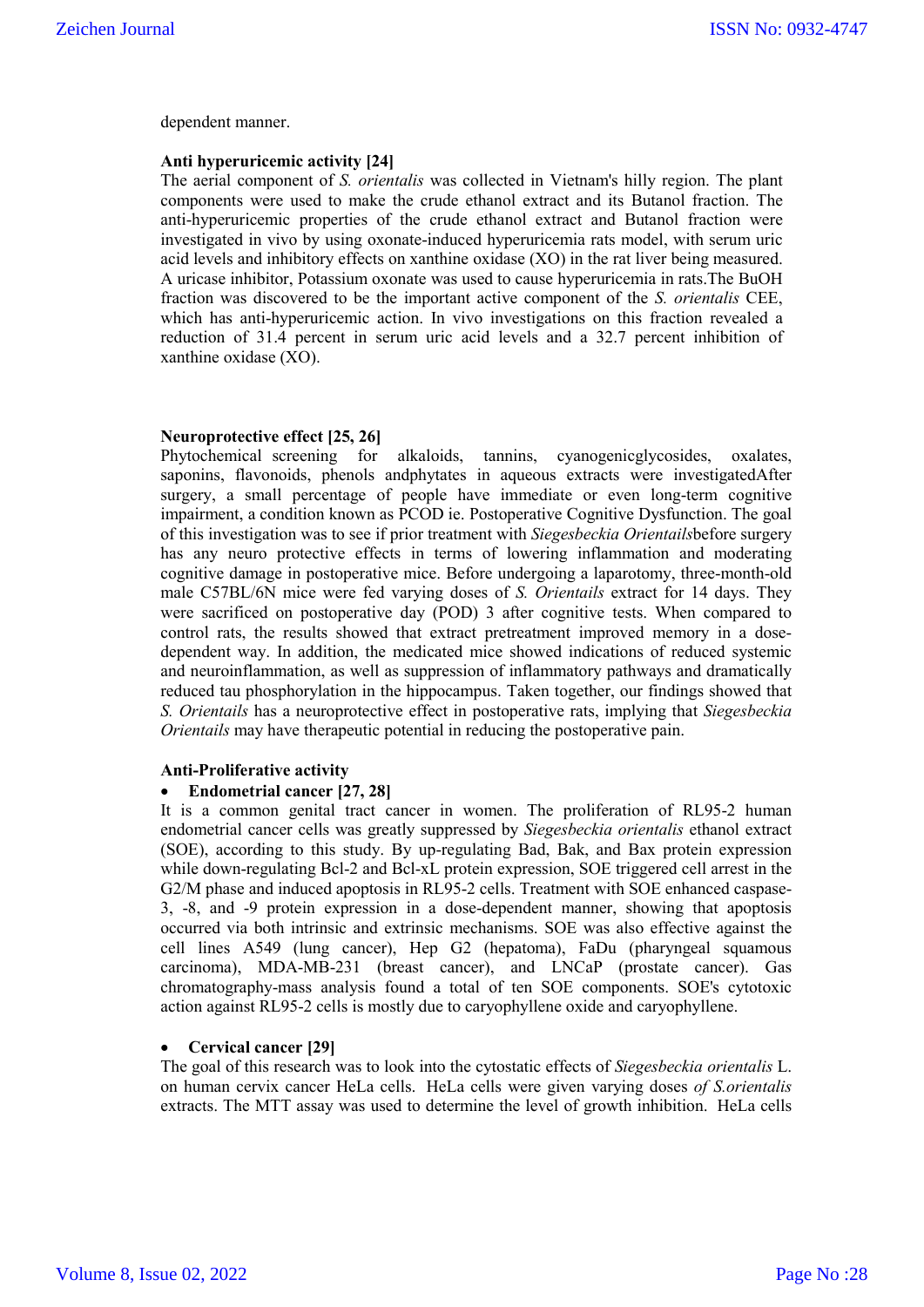were significantly suppressed by the ethyl acetate and n-butanol extracts of *S.orientalis*. Conclusion In vitro, *S.orientalis* inhibits human cervical cancer HeLa cells.

## **Antifeedant and insecticidal effects [30]**

Extract of *Siegesbeckia orientalis* was tested for the antifeedant and insecticidal effects on third-instar larvae of the cabbage webworm, Crocidolomia binotalis, which is presently one of the most important pests of cruciferous crops in Mauritius. The plant extract investigated showed significant antifeedant properties. *Siegesbeckia orientalis* at 1.0% showed significant antifeedant activity.

#### **Antimicrobial effect [31]**

The goal of this work was to develop a dependable kirenol manufacturing procedure using *S. orientalis* converted root cultures and to look into the antibacterial properties of hairy root, kirenol and *S. orientalis*. The transformation of Agrobacterium rhizogenes A4 resulted in transformed root cultures of S. orientalis. Polymerase chain reaction (PCR) with rolB specific primers was used to confirm the roots' transgenic status. Hairy root clones' biomass and kirenol accumulation were measured using four different culture media: MS, MS/2, B5, and white. The disc diffusion method was used to assess the antibacterial activity of kirenol, hairy root, and *S. orientalis.* 

#### **Xanthine oxidase inhibitory activity [32]**

The aerial portions of *S. orientalis* L. yielded five unknown chemicals (four guaianolide sesquiterpenes and a benzoate ester derivative) and seven recognised compounds. Extensive investigation of HR-ESI-MS and NMR spectroscopic approaches was used to establish their chemical structures. Experimental and TD-DFT computed ECD spectra revealed absolute configurations. Twelve identified compounds with IC50 values ranging from 0.76 0.17 M to 31.80 0.97 M showed potential xanthine oxidase inhibitory action. Molecular docking studies predicted that all identified drugs had lower binding energies with xanthine oxidase than the positive control allopurinol. With IC50 values of 0.76 0.17 M and 0.98 0.26 M, respectively, benzyl 2-hydroxy-6-O—D-glucopyranosylbenzoate and benzyl 2-methoxy-6- O—D-glucopyranosylbenzoate had the best docking score as well as the highest in vitro xanthine oxidase inhibitory activity.

#### **Conclusion**

This review is conducted to provide comprehensive information on *S. orientalis* L. regarding its botany, microscopy, traditional uses, chemical constituents, pharmacological activities. As a Chinese herbal medicine, *S. orientalis* L. is mainly used for relieving rheumatoid arthritis, pains and aches in the legs and sides, hemiplegia, hypertension, sciatica, weeping dermatitis and mastitis, traumatic bleeding. Various studies demonstrated that S. orientalis posses anti-inflammatory, antiproliferative, antiallergic, antimicrobial, Immunosuppressive, Anti hyperuricemic, neuroprotective, analgesic activity. A number of compounds were reported belonging to the category of sesquiterpenoids, diterpenoids, flavonoids, Kaurenoids, pimarinoids, and other compounds.

#### **Acknowledgements**

Authors thanks Dean Dr. Bharath, Dr. V. Madhavan, Dr. Anbu, Dr. Maheshwari E and Dr. Harish, Faculty of Pharmacy, Ramaiah University of Applied Science, Bangalore and Karnataka, India.

#### **Conflicts of Interest:**

There are no conflicts of interest among the authors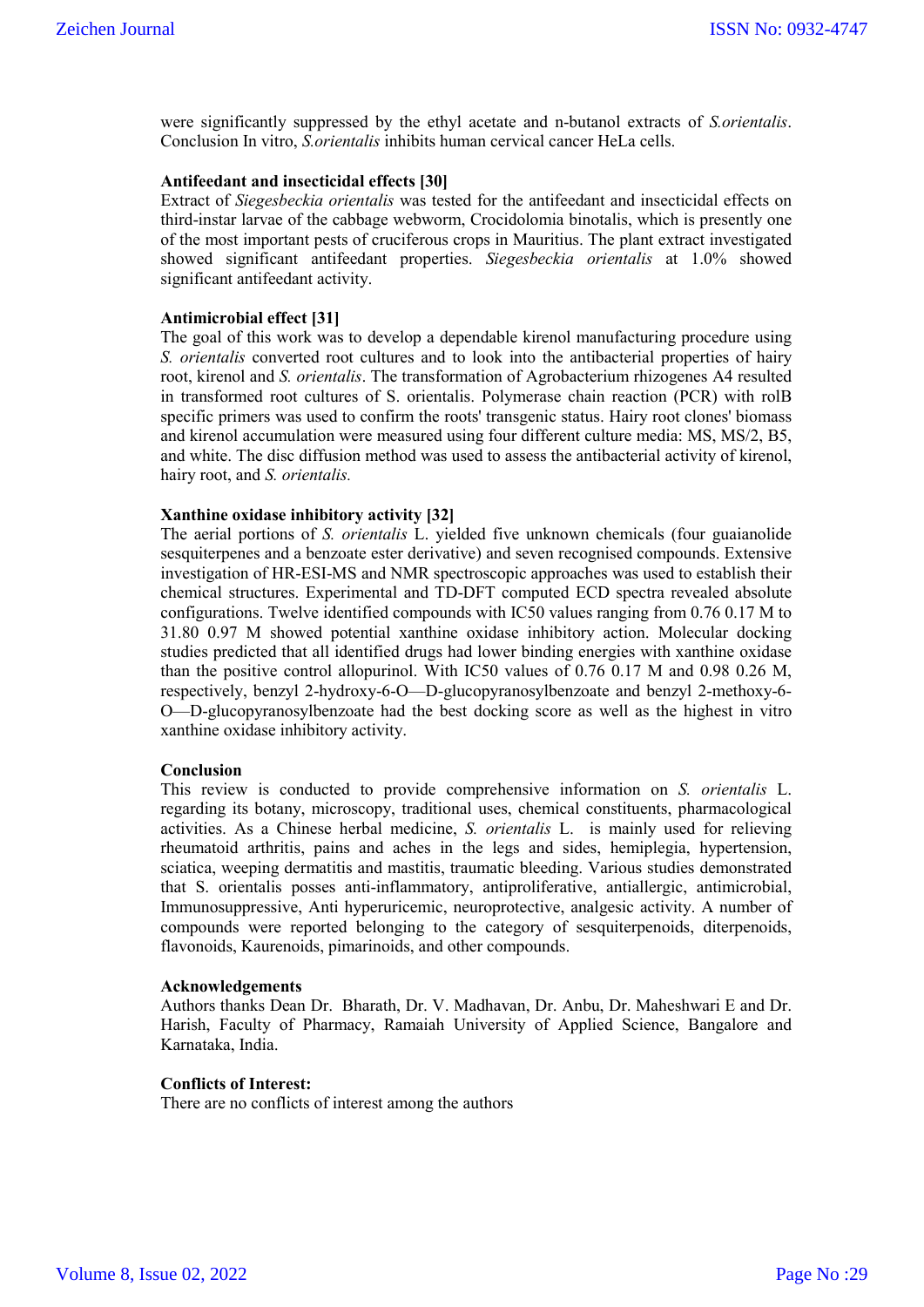### **References**

- *[1] M. Brahman, "Indigenous medicinal plants for modern drug development programme: revitalization of native health tradition", Adv Plant Sci (2000);1391:1-10.*
- *[2] C. A. Afolabi, E. O. Ibuun, E. Afor, E. M. Obuotor and E. O. Farobi, "Phytochemical constituents and antioxidants activity of extract of leaves of Ocimum gratissimum", Sci. Research and Essay. 2(5): (2007), pp. 163-166.*
- *[3] C. Chu, L. Xia, LP. Bal, P. Li, HB. Chen, ZZ. Zhao " Authentication of 31 species of toxic and potent Chinese material medica by light microscopy, Part 3: two species of T/PCMM from flowers and their common adulterants", Microsc Res Tech (2009);72:454-63.*
- *[4] CS. Joshi, Ekambaram Sanmuga Priya, Subramaniam Venkataraman, " Acute and subacute toxicity studies on the polyherbal ant diabetic formulation diakyur in experimental animal models", J Health Sci (2007);53:245-9.*
- *[5] Flowersofindia.net. 2022. Sigesbeckia orientalis - St Paul's Wort. [online] Available at: <http://www.flowersofindia.net/catalog/slides/St%20Paul's%20Wort.html> [Accessed 15 January 2022].*
- *[6] Gbif.org. 2022. Sigesbeckia orientalis L.. [online] Available at: <https://www.gbif.org/species/3125901> [Accessed 15 January 2022]*
- *[7] India Biodiversity Portal. 2022. Sigesbeckia orientalis L. | Species. [online] Available at: <https://indiabiodiversity.org/species/show/231184> [Accessed 15 January 2022].*
- *[8] K.R. Kirtikar. " Indian Medicinal Plants.Lalit Mohan Basu", Allahabad, (1991), pp. 1358-1359.*
- *[9] S. N. Yoganarasimhan, , " Medicinal Plants of India", Vol. 2, Cyber Media.,* **(***2000), pp. 498-499.*
- *[10] S. Ashish, and Amnlpal, "S.,Sigesbeckia orientalis-valuable but less known ethnomedicinal plant", Journal of Herbal Medicine and Toxicology, 4(2), (2010), pp.115-116.*
- *[11] L. A. Nwaogu, , C. U. Igwe, C. O Ujowundu, K. U. Obasi and U. L. Okeke, "Chemical composition of Siegesbeckia orientalis: A valuable, but less known ethnomedicinal plant", Biokemistri, 29(2), (2017), pp.54-60.*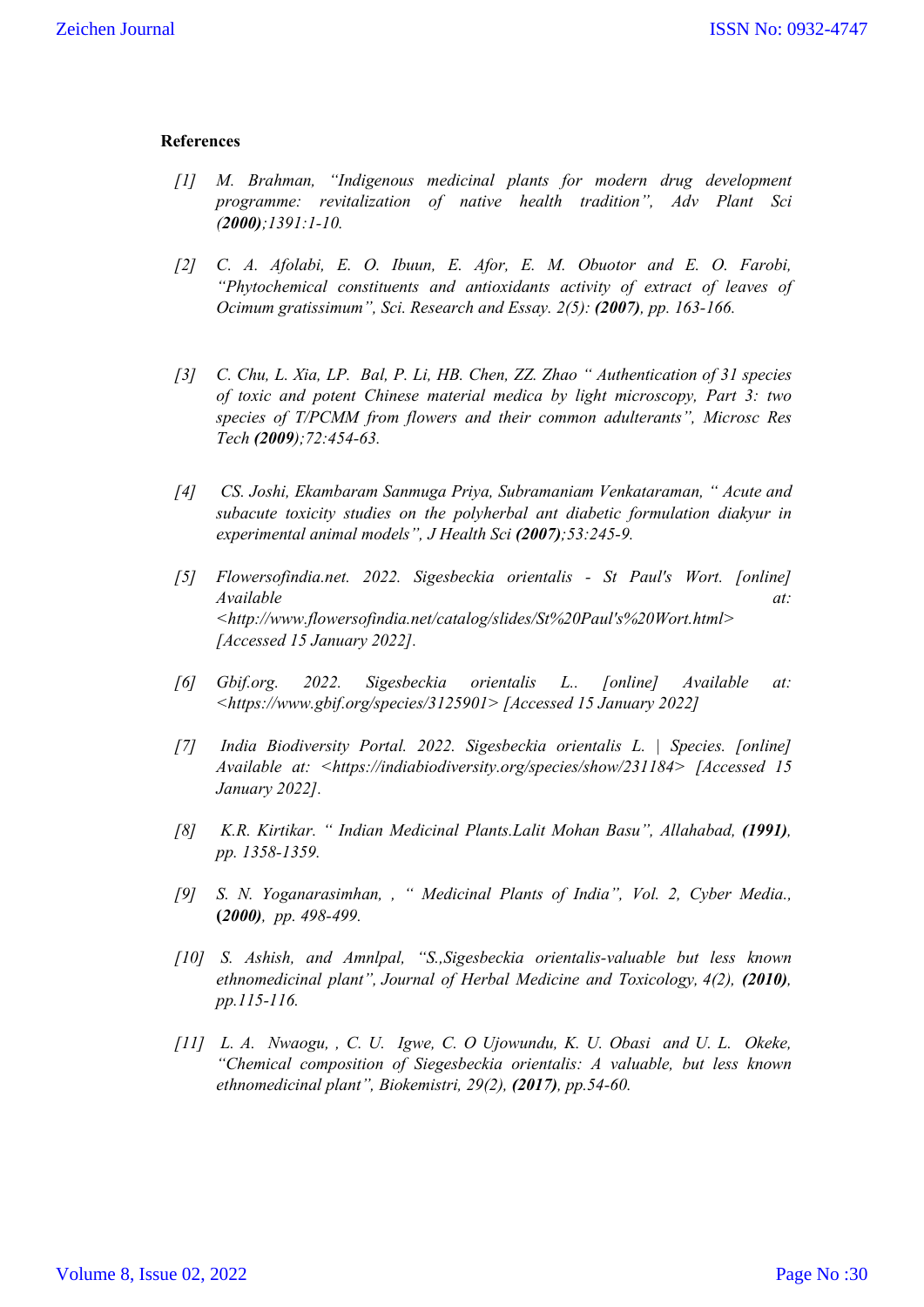- *[12] R. N. Chopra, S. L. Nayar, I. C. Chopra, " Glossary of Indian Medicinal Plants. Council of Scientific and Industrial Research", New Delhi, (1996), pp. 247.*
- *[13] K. R. Kirtikar, B. D. Basu, " Indian Medicinal Plants reprinted edition", L. M. Basu, Allahabad, Vol. II. (1989), pp.1110.*
- *[14] J. P. Wang, Y. M. Zhou, Y. J. Ye , X. M. Shang, Y. L. Cai, C. M. Xiong, Y. X .Wu and H. X. Xu, " Topical anti-inflammatory and analgesic activity of kirenol isolated from Siegesbeckia orientalis" Journal of ethnopharmacology, 137(3),(2010), pp.1089-1094.*
- *[15] L. L. Wang and L. H. Hu, "Chemical constituents of Siegesbeckia orientalis L", Journal of Integrative Plant Biology, 48(8) (2006), pp.991-995.*
- *[16] M. B. Kim, C. Kim and J. K. Hwang, "Standardized Siegesbeckia orientalis L. Extract Increases Exercise Endurance Through Stimulation of Mitochondrial Biogenesis", Journal of medicinal food, 22(11),(2019), pp.1159-1167.*
- *[17] Y. Yang, H Chen, J Lei and J. Yu, "Biological activity of extracts and active compounds isolated from Siegesbeckia orientalis L. Industrial crops and product", 94,* **(***2016), pp.288-293.*
- *[18] J, Xiong, Y. Ma, and Y, Xu, "The constituents of Siegesbeckia orientalis. Natural Product Sciences", 3(1),* **(***1997), pp.14-18.*
- *[19] S. B. Lotito, W. J. Zhang, C. S Yang, A. Crozier and B Frei, "Metabolic conversion of dietary flavonoids alters their anti-inflammatory and antioxidant properties", Free Radic. Boil. Med. 51(2): (2011), pp. 454-463.*
- *[20] W. C. Hung, X. H. Ling, C. C. Chang, H. F. Hsu, S. W. Wang, Y. C. Lee, C. Luo, Y. T. Lee and J. Y. Houng, " Inhibitory effects of Siegesbeckia orientalis extracts on advanced glycation end product formation and key enzymes related to metabolic syndrome", Molecules, 22(10),* **(***2017), p.1785.*
- *[21] J. P. Wang, Y. M. Zhou, Y. J. Ye, X. M. Shang, Y. L .Cai, C. M. Xiong, Y. X. Wu, and H. X. Xu, " Topical anti-inflammatory and analgesic activity of kirenol isolated from Siegesbeckia orientalis. Journal of ethnopharmacology", 137(3), (2011), pp.1089-1094.*
- *[22] F. Wang, X. L. Cheng, Y. J. Li, S. Shi and J. K. Liu, " ent-Pimarane diterpenoids from Siegesbeckia orientalis and structure revision of a related compound. Journal of natural products", 72(11), (2009), pp2005-2008.*